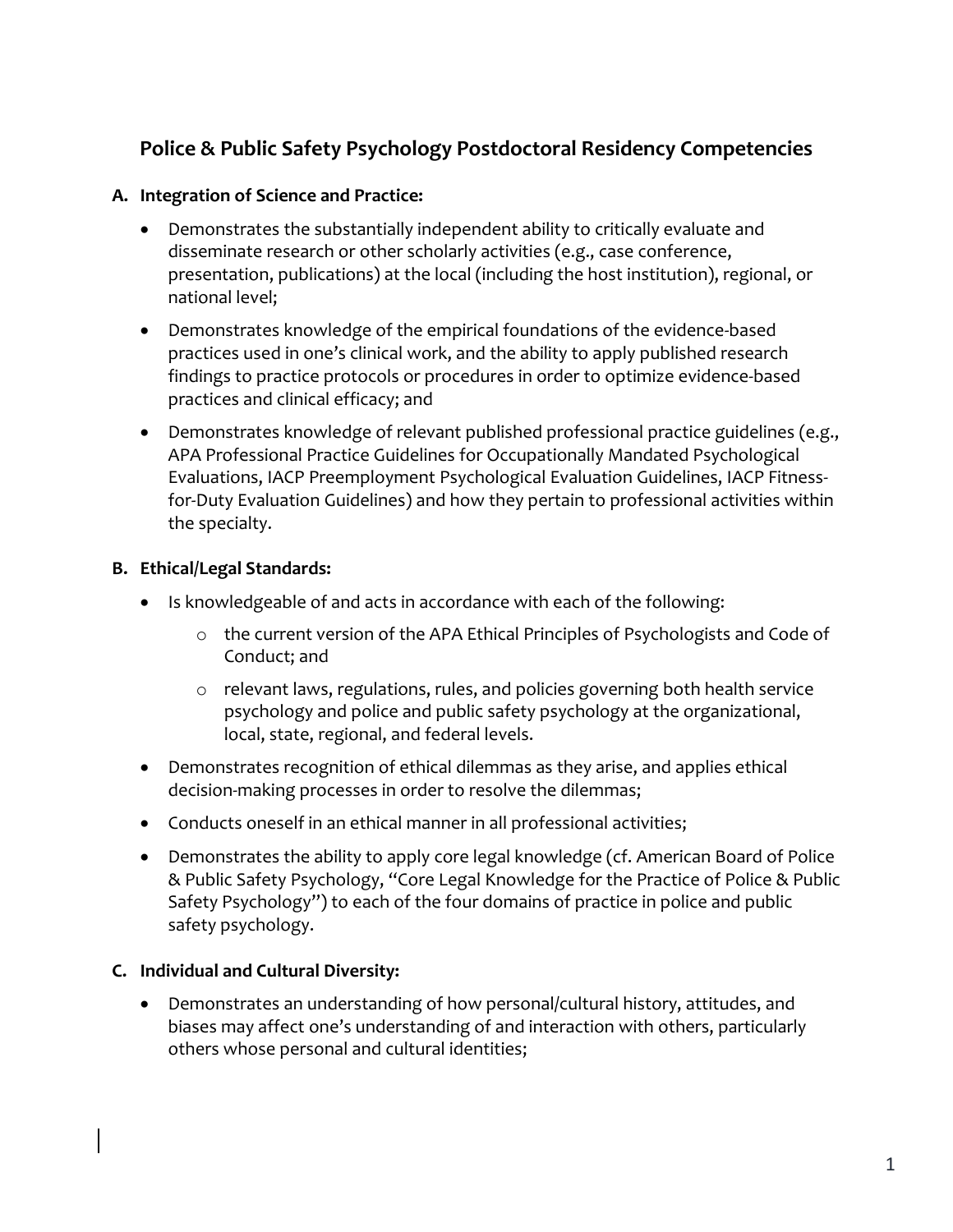- Demonstrates knowledge of the current theoretical and empirical knowledge base as it relates to addressing diversity in all professional activities including research, training, supervision/consultation, and service;
- Demonstrates the ability to integrate awareness and knowledge of individual and cultural differences in the conduct of professional roles (e.g., research, services, and other professional activities). This includes the ability to apply a framework for working effectively with areas of individual and cultural diversity not previously encountered over the course of their careers. Also included is the ability to work effectively with individuals whose group membership, demographic characteristics, or worldviews create conflict with their own.
- Demonstrates the ability to apply knowledge work effectively with the range of diverse individuals and groups encountered during residency, tailored to the learning needs and opportunities consistent with the program's aim(s).

## **D. Professionalism:**

- Demonstrates behavior that reflects the values and attitudes of psychology, including integrity, deportment, professional identity, accountability, lifelong learning, and concern for the welfare of others;
- Actively seeks and demonstrates openness and responsiveness to feedback and supervision;
- Responds professionally to increasingly complex situations with a greater degree of independence through the progression of the residency; and
- Actively participates in professional organizations representing the specialty (e.g., APA Division 18, Police & Public Safety Section; International Association of Chiefs of Police, Police Psychological Services Section).

# **E. Reflective Practice/Self-Assessment/Self-Care:**

- Demonstrates self-reflection regarding one's personal and professional functioning; engages in activities to maintain and improve performance, well-being, and professional effectiveness;
- Actively seeks, and demonstrates openness and responsiveness to, feedback and supervision;
- Maintains relationships within a collegial community providing mutual support for sustained competence, particularly with regard to providing services *in extremis* (e.g., those involving exposure to trauma and noxious stimuli associated with crime scenes and criminal investigations).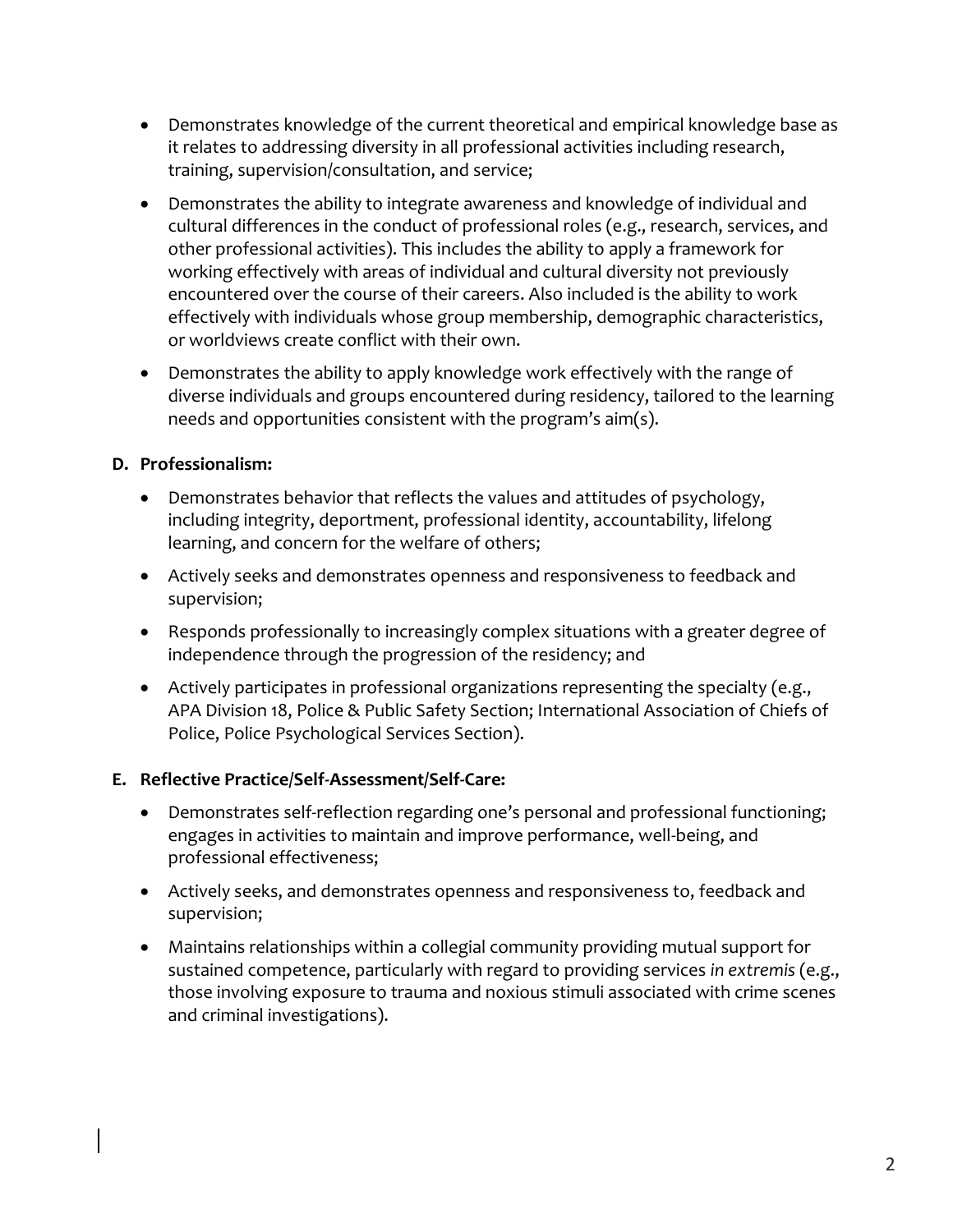#### **F. Interdisciplinary Systems:**

- Demonstrates knowledge and respect for the roles and perspectives of other professions, including other health care professionals and police and public safety professionals); and
- Applies this knowledge in direct or simulated consultation with individuals and their families, other health care professionals, interprofessional groups, systems related to health and behavior, and representatives of public safety and other governmental organizations.
- Demonstrates knowledge of the occupational contexts in which police and other public safety personnel perform their services, including the paramilitary structure; its roles in societal and governmental functioning;
- Demonstrates knowledge of the essential job functions of police and other public safety service recipients they encounter in their training, as well as the organizational structure and chain of command within their respective organizations; and
- Demonstrates knowledge of how occupational identities and roles of police and other public safety personnel interact (and conflict) with personal identity and other social, familial, and community roles.

### **G. Relationships:**

- Considers and respects the perspectives, priorities, and points of view of the various individuals, groups, and communities within the settings and circumstances encountered in training;
- Actively engages with diverse individuals, groups, and communities within the settings and circumstances encountered in training; and
- Solicits clarification and understanding when confronted with diverse viewpoints, interpersonal challenges, and professional obstacles.

### **H. Assessment:**

- **Trainees-Residents are expected to demonstrate the following competencies in the** context of preemployment psychological evaluations of police and/or other public safety candidates and fitness-for-duty evaluations of police and/or other public safety personnel:
	- $\circ$  Select and apply assessment methods that draw from the best available empirical literature and that reflect the science of measurement and psychometrics; collect relevant data using multiple sources and methods appropriate to the identified goals and questions of the assessment as well as relevant diversity characteristics of the service recipient;
	- o Interpret and integrate assessment results, following current research and professional standards and guidelines, to inform case conceptualization,